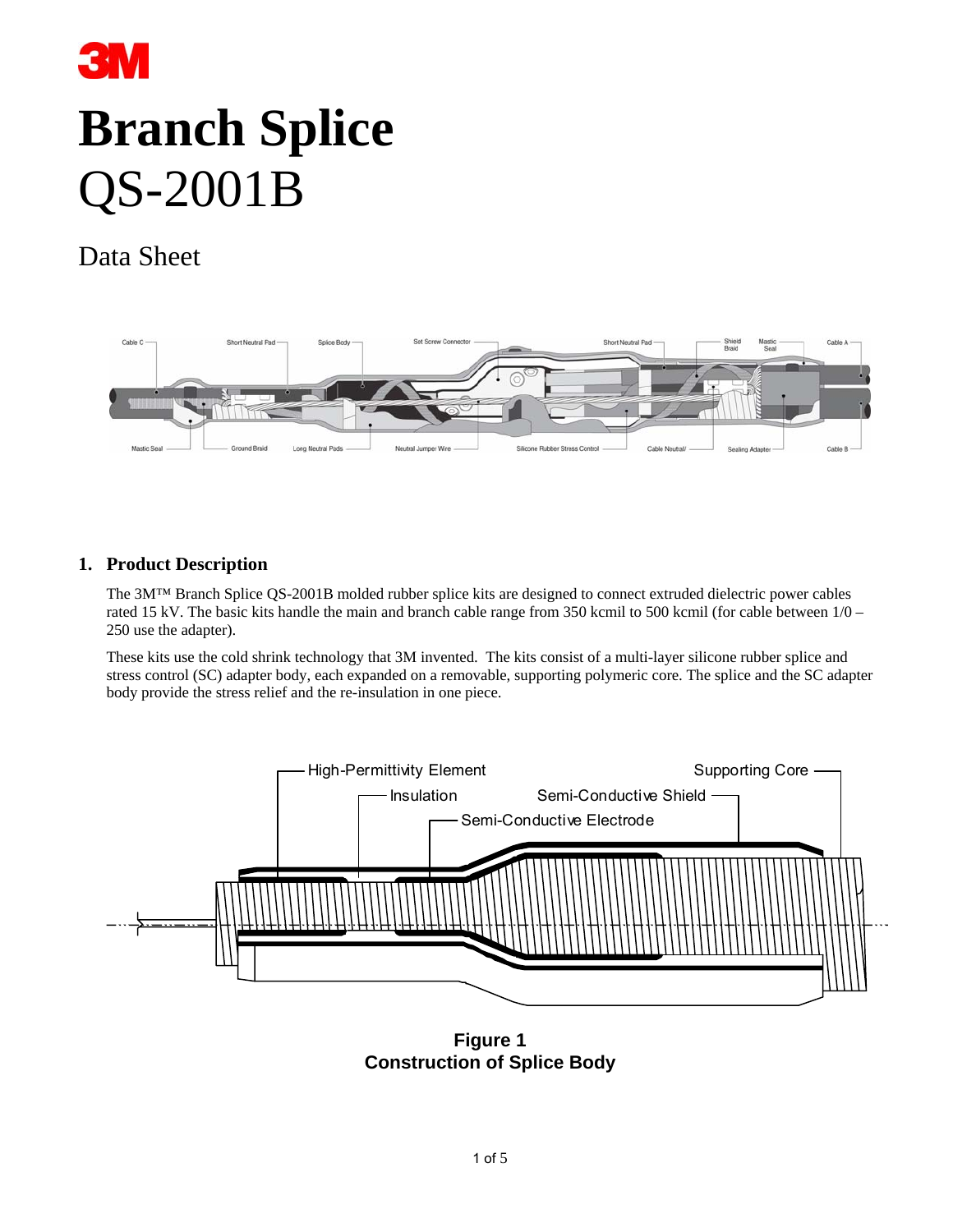

**Figure 2 Construction of SC Adapter**

#### **The Splice Body**

- The stress control element provides the electric stress control at the cable semi-con step.
- The semi-conductive electrode electrically surrounds the high-voltage connector creating a Faraday Cage virtually eliminating the use of tapes or additional molded and metallic electrodes
- The splice insulation is designed to effectively replace and continue the performance characteristics of the cable insulation across the entire splice.
- The outer semi-conductive layer of the splice adapts to the geometry of the insulation and re-establishes the electromagnetic screen.

#### **The SC Adapter Body**

- Two inner stress control elements provide electric stress control at both cable semi-icons.
- The adapter insulation effectively continues the extruded dielectric between the main and branch cable.

# **Additional Kit Components**

- Constant force springs and metallic shielding sleeve replace the metallic shielding of cable. This helps enable a solderless grounding system. The primary purpose of the metallic components is to provide a low resistance path to ground for essential fault current protection.
- The sealing adapter and pads of rubber mastic provide additional moisture protection, specifically when the splice has to be grounded.
- The cable jacket replacement for single-conductor cables can be made by utilizing a pre-stretched cold shrink tube. The addition of heavy-walled protection tubes help prevent corrosive liquids and moisture from compromising the grounding system.

# **2. Product Features**

- Versatile design of prefabricated one-piece splice and adapter kit allows installation on a wide range of 15 kV cable sizes and types, from #2 AWG through 500 kcmil.
- Designed to fit screw-type branch connectors.
- Symmetrical cut-back dimensions.
- Minimized interface zones for reliable performance.
- 100% factory tested.
- Compact size allows installation in narrow areas.
- 3M proprietary technology provides safe and tool-free installation.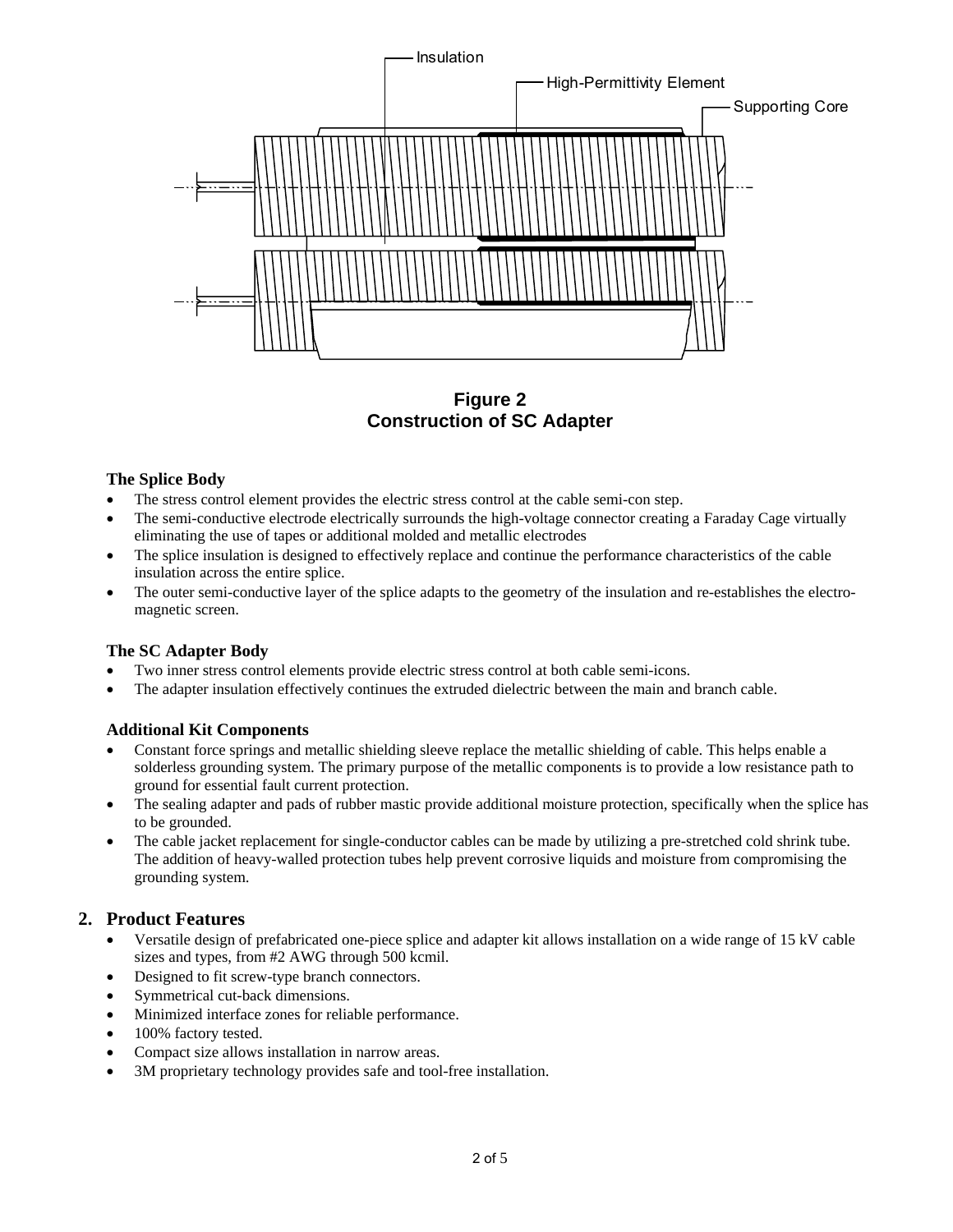# **3. Product Application**

The 3M™ Branch Splice QS-2001B kits are designed to connect medium-voltage cables with extruded dielectric insulation: i.e. cross-linked polyethylene (XLPE) and ethylene propylene rubber (EPR); metallic wire, tape shield or JCN and plastic jacket. The QS-2001B series kits can be used as aerial splice, on cable trays or in direct burial applications.

# **3M™ Branch Splice QS-2001B – Selection Table Voltage Class 15 kV**

| <b>Kit Number</b> | <b>Cable Insulation</b><br>Inches (mm)                                | <b>Conductor Size Range</b>                         |  |  |
|-------------------|-----------------------------------------------------------------------|-----------------------------------------------------|--|--|
| QS-2001B          | 1.00" to 1.35"<br>$(25,4 \, \text{mm} \text{ to } 34,3 \, \text{mm})$ | $350 - 500$ kcmil<br>$(185 - 240$ mm <sup>2</sup> ) |  |  |
| QS-2001BA         | $0.64$ " to $1.00$ "<br>$(16,3 \text{ mm to } 25,4 \text{ mm})$       | 2 AWG - 250 kcmil<br>$(35 - 150$ mm <sup>2</sup> )  |  |  |

For #2 AWG through 250 kcmil cable, the adapter kit must be ordered and used in conjunction with the 3M™ Branch Splice QS-2001B, so the cable insulation O.D. can be increased so the cable will work with the splice body.

## **4. Characteristics and Test Data**

The specially formulated silicone material is designed to provide high elasticity, easy installation at low temperatures and superior electrical performance over a wide range of operating temperatures.

|  | A) Typical Physical And Electrical Properties |  |
|--|-----------------------------------------------|--|
|--|-----------------------------------------------|--|

| <b>Typical Materials Data for Silicone Rubber</b> |              |                        |                                                |                                            |                                             |  |
|---------------------------------------------------|--------------|------------------------|------------------------------------------------|--------------------------------------------|---------------------------------------------|--|
|                                                   | <b>Units</b> | <b>Numerical Value</b> |                                                |                                            |                                             |  |
| <b>Property</b>                                   |              | <b>Insulation</b>      | Semi-<br><b>Conductive</b><br><b>Electrode</b> | <b>High-Permittivity</b><br><b>Element</b> | Semi-<br><b>Conductive</b><br><b>Shield</b> |  |
| <b>Hardness</b>                                   | Shore A      | 30                     | 40                                             | 40                                         | 40                                          |  |
| <b>Tensile Strength</b>                           | Mpa          | 7.5                    | 6.0                                            | 5.5                                        | 6.0                                         |  |
| <b>Ultimate Elongation</b>                        | $\%$         | 750                    | 600                                            | 400                                        | 600                                         |  |
| Tear Resistance                                   | N/mm         | 25                     | 20                                             | 15                                         | 20                                          |  |
| <b>Compression Set</b>                            | $\%$         | 20                     | 20                                             | 15                                         | 20                                          |  |
| <b>Volume Resistivity</b>                         | Wcm          | $10^{15}$              | 100                                            | $10^{11}$                                  | 100                                         |  |
| Dielectric Strength                               | KV/mm        | 25                     | ۰                                              |                                            |                                             |  |
| <b>Relative Permittivity ER</b>                   |              | 2.8                    | -                                              | 20                                         |                                             |  |
| Dielectric Loss Factor Tan δ                      |              | 0.003                  | $\overline{\phantom{a}}$                       | 0.1                                        |                                             |  |
| Service Temperature Range                         | °C           | $-50$ bis $+180$       |                                                |                                            |                                             |  |

#### **Electric Field Control**

The QS-2001B Branch Splice is designed to control its electric field distribution. Lines of electric flux are regulated to equalize the electrical stresses along the entire splice area. Figure 3 shows a computerized plot of the equipotential lines of the branch splice on a 350-kcmil 15 kV cable.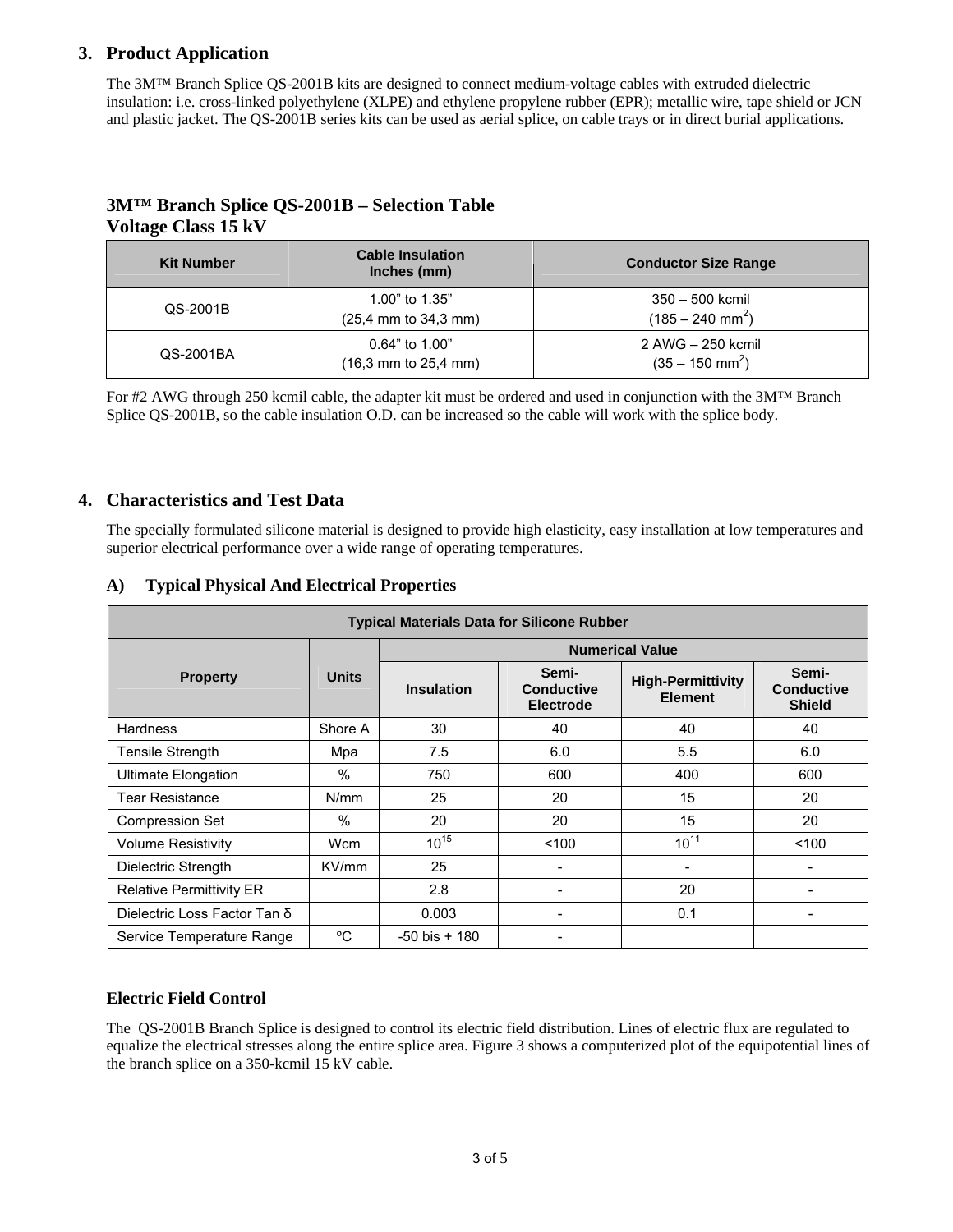

**Figure 3 Equipotential Line Plot for Splice** 

#### **5. Performance Tests And Data**

#### **A) Performance Data**

 The 3M™ Branch Splices QS-2001B meet the requirements as specified in the IEEE–404 Standard. The current rating of each kit is determined by the maximum conductor size, normal operation at 90ºC and of the emergency overload at operations 130ºC.

#### **B) Quality Assurance**

The factory tests includes 100% electrical tests of the prefabricated QS-2001B splice body.

- 1. AC Voltage Withstand Test 55 kV, 50 Hz. 5 minute.
- 2. Corona Discharge Test (pC) at 24 kV.

#### **6. Installation Techniques**

- **A)** Prepare cable as per instructions.
- **B)** Install adapters on two cables together.
- **C)** Install connector.
- **D)** Install splice body.
- **E)** Connect ground system over splice.
- **F)** Jacket and seal.

Exact instructions for constructing QS-2001B Branch Splice are available in each kit.

#### **7. Specification**

#### **Product Specification**

The Cold Shrink wye splice shall meet the requirements of ANSI/IEEE Standard 404 for a 15 kV rating. The splice shall be rated by the manufacturer for use on 15 kV class corrugated jacketed concentric neutral, concentric neutral, tape shield or longitudinal corrugated shielded power cable systems. The splice must be rated for continuous operation at 90ºC, with an emergency overload temperature rating of 130ºC. The splice shall be capable of splicing cables with copper or aluminum conductors sized from 2 AWG to 500 kcmil. The splice shall accommodate all splices within that range, but the 2 AWG to 250 kcmil cables will use an adapter kit so that any transitions can be accommodated. The splice must be a molded silicone rubber splice body that installs using cold shrink method. The splice jacketing shall be of a cold shrink tubing made of EPDM rubber. The color of splice body and outer jacket shall be black.

#### **Engineering/Architectural (Closed Specification)**

WYE splicing of all 15 kV rated jacketed concentric neutral, concentric neutral, tape shield and longitudinal corrugated shielded power cables, sized from 2 AWG to 500 kcmil copper or aluminum conductor, shall be performed in accordance with the instructions provided with the QS-2001B splice kit and QS-2000BA adapter kit.